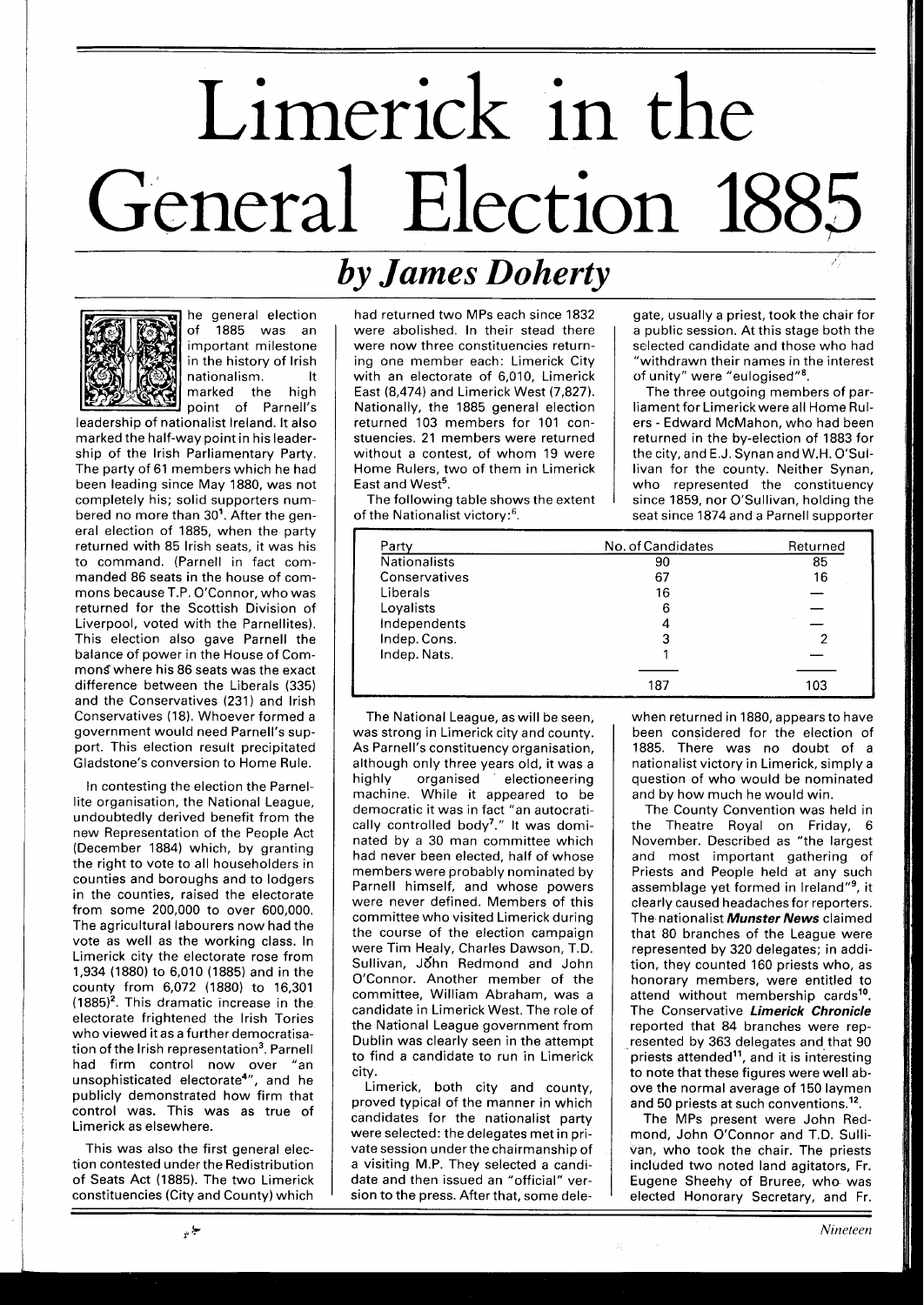David Humphries of Murroe. The nine candidates whose names were put forward included the outgoing Synan and O'Sullivan. However, William Abraham and John Finucane were selected without a contest for Limerick West and East respectively<sup>13</sup>.

Abraham, of Fort Prospect in Limerick, a member of the committee of the National League as noted above, was a Protestant whose involvement in the Land War (1879-'82) had earned him three spells in prison and no doubt now helped to earn him his selection. He was Chairman of the Limerick Board of Guardians. His proposer, Fr. Sheehy, told the convention that if Parnell sent a "grey horse" to Limerick they would vote for such an animal<sup>14</sup>. This was a curious but telling tribute to Parnell's influence in nationalist Ireland, even if it did come from one who made no secret of his admiration for the lrish leader. In recommending Abraham, Fr. Sheehy made pointed reference to the support of the Catholic clergy in Limerick for a member of another faith. This, he felt, was an indication of how Protestants could expect to be treated in an lrish parliament. Abraham took up thesame theme. He was living proof to Englishmen who believed that Home Rule was "Rome Rule" that "religion or religious distinction had nothing to do with the Irish cause" $15$ .

John Finucane, of Coole House, Caherelly, near Limerick, the candidate for Limerick East, served alongside Abraham as Vice-Chairman of the Limerick Board of Guardians. He was a farmer who claimed that he was "amongst the oldest agitators in the South of Ireland"16. His clerical proposer was Fr. Kelly, C.C., Castleconnell. Finucane does not appear to have played as public a role in the election campaign as his colleague in Limerick West.

Later that night, taking advantage of the presence in the city of leaders of the party and the hundreds of delegates to convention, Fr. Sheehy delivered a lecture at the Theatre Royal. The Mayor, Stephen O'Mara, presided over the gathering, the theme of which was "Our Hopes and How to Attain Them"<sup>17</sup>. Before he embarked on his wide-ranging and well-received version of the history of lrish ills, Fr. Sheehy referred to the happenings of that day. The convention, be believed, "marked the closing of an era of National wrong and ushered in and hastened on the era of National redemption"18. This effectively struck the key-note for the nationalist campaign. "The Priests and People were prepared to sustain the standard of Mr. Parnell and his party", he said. Towards the end of his long address he warned that:

"The longer England postponed the restoration of their rights ... the fuller would be the concession of lrish

حياتي

Twenty

liberty they would finally resolve<br>...."<sup>19</sup>...

The aftermath of the lecture introduced another note which was to engage nationalist attention for a while: there was as yet no candidate for Limerick city. In thanking the Mayor for presiding over the night's entertainment John O'Connor, M.P., announced that it was the wish of the party that the Mayor, Stephen O'Mara, would stand in the city. The Mayor was not prepared to give an answer.

The next day the Conservative opposition gathered under the auspices of the "Loyal Constitutional Club" to select candidates to oppose Home Rule. The meeting was presided over by the prominent businessman, James Spaight. The candidates selected were Mr. C.B. Barrington, J.P., Glenstal, for Limerick East, Mr. J. Roche-Kelly of Islandmore, near Croom, for Limerick West and Mr. Edmund Russell for the city. It was hoped that these candidates could "conciliate Liberal as well as Conservative support on the ground that a 'con-<br>stitutional' effort is required to support the rights of property in county and  $city''<sup>21</sup>$ .

In fact, the Conservatives were simply going through the motions. The county candidates did not in the event contest the election at all. Neither did Russell in the city. Instead, Spaight did. According to the **Limerick Chronicle,** "At the earnest entreaty of his friends... among them being electors of every shade of religious thought and almost every grade of political opinion, he has consented once more to fling himself into the breach" $^{22}$ . But it was a losing battle, as even the paper later admitted - even his friends "never for a moment anticipated a victory"<sup>23</sup>.

It was to be the last in a long line of defeats for Spaight, who had an unenviable record at the polls as the standard-bearer of Conservative Limerick. He was first elected unopposed in 1858 and defeated the following year when he secured only 807 votes. He came third with 658 votes in 1865 when his Conservative companion, Josh Seaward, managed a total of four votes. Three years later, Spaight did not stand but he tried again in 1874 when, with 587 votes, he was defeated by Isaac Butt, then leader of the Home Rule Party. Spaight stood in the byelection caused by Butt's death (1879) but lost again (658 votes) to D.F. Gabbett (Home Ruler). He failed again in 1880 (620 votes) and yet again in the 1883 by-election (520 votes) $^{24}$ . The only consistent feature of his ventures to the polls, apart from his persistent defeats, appears to be the continual decline in his vote (apart from the hiccough in 1879).

In the meantime the search for a Home Rule candidate for the city continued. O'Mara, having refused to rise to O'Connor's hint after Fr. Sheehy's lecture, was visited by a deputation on Saturday, 7 November. This attempt to get a response ended in failure. The deputation made it clear that a 'no' answer would be unacceptable<sup>25</sup>. When the City Branch of the National League met on Thursday, 12 November,



O'Mara was in the chair. He stated that while he had the support of the Pig Buyers and the Limerick Union as well as that of the Parliamentary Party, he did not intend to run. Mr. John Dundon, solicitor, announced that he was not going to run either<sup>26</sup>.

The reluctance of local candidates to put themselves forward pointed to an unpalajable conclusion: the nationalist candidate in Limerick might have to be an outsider. The **Munster News** noted that it would be "discreditable if a Limerick man is not selected". Although members of the League were refusing to "go in for the position", neither was the League prepared to support any one who contested the seat from "outside their ranks". Abraham now came forward to suggest that if neither O'Mara nor Dundon was to run then the only choice left was to ask Parnell to send down "one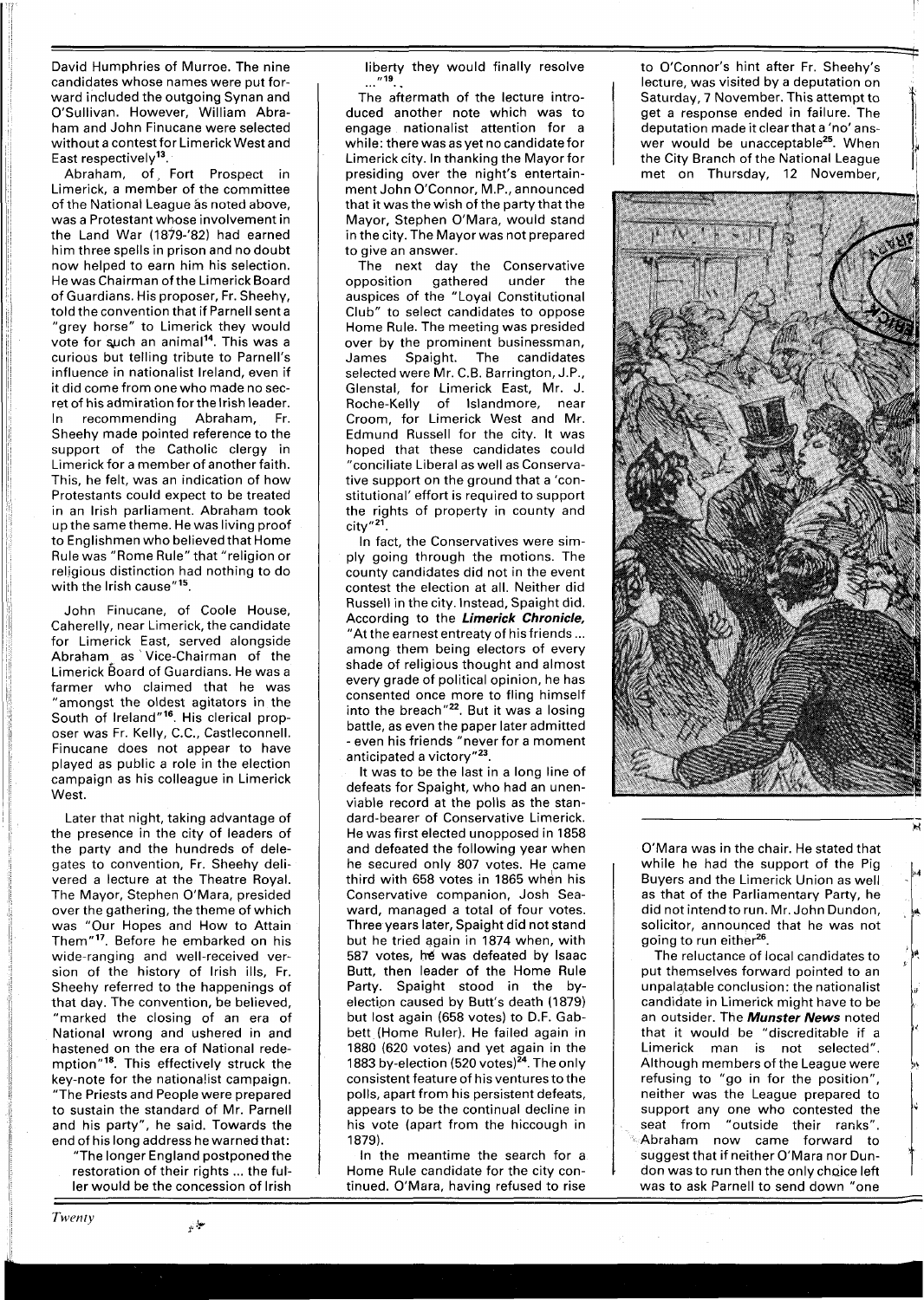of his trusted lieutenants". This suggestion, predictable enough coming from a committee member of the League, appears to have drawn a muted response. One member suggested that this was a bit premature. There was a need for consultation between the League leadership in Dub-

The meeting at Abbeyfeale took place against the background of a murder in Kerry which had attracted considerable attention, not least from the Conservative press which saw it as an example of what could be expected from Parnell's leadership of the masses<sup>29</sup>. John O'Connell Curtin, originally from



**Disorder after election meeting in Limerick,** 

lin and the city representatives before a decision was made<sup>27</sup>.

While the city League pondered its situation, Abraham and Finucane were busy meeting their followers, visitations which, in the absence of any serious opposition, could hardly qualify as canvassing. They made a triumphant stopover at Newcastle West on Sunday, 15 November, en route to Abbeyfeale. Abraham assured his listeners that he was glad to be among those who would "fight for their rights in an alien Parliament". He was certain that "the time was at hand when England will have to concede to the lrish people their God given right - the right of managing their own affairs in their own Parliament"<sup>28</sup>.

At Abbeyfeale they were greeted by the parish priest, Fr. W. Casey, and shared a platform with Tim Harrington, M.P., one of Parnell's chief lieutenants. Limerick, was murdered in front of his family on the night of Friday, 13 November, at his home at Molahiff, near Farranfore<sup>30</sup>. The murder was part of the agrarian unrest in North Kerry at this time and his killers were described as "moonlighters" who had rendered the district "horror-stricken". Fr. Casey condemned the murderers and Harrington warned that the members of the National League "in Kerry would hunt down these scoundrels and extirpate them from the country"31.

The search for a nationalist candidate for the city came to an end on Friday, 20 November, when over 100 delegates of nine city branches assembled in the Town Hall. The clergymen included Fr. Sheehy. Parnell was represented by Tim Healy and Charles Dawson. Dawson, described as a "native of Limerick", who was M.P. for Carlow, presided<sup>32</sup>.

It transpired that Fr. Sheehy's Parnellite "grey horse" had arrived in the form of Mr. Henry Joseph Gill of the publishing firm of Gill and Son, Dublin. Gill, a member of Dublin Corporation and former M.P. for Westmeath County, was proposed by O'Mara and seconded by Fr. D. Fitzgerald, parish priest of St. Mary's. After Dawson pointed out that Gill had the support of the Parliamentary Party the nam'es of the other two candidates,/ P.N. Fitzgerald and John McInerney, were withdrawn by their proposers. O'Mara recommended Gill as "a thorough Irishman and a good Catholic", who had been sanctioned personally by Parnell<sup>33</sup>. Gill, it turned out, had one other important qualification - he was sufficiently wealthy to bear all the necessary expenses.

The issue in this election, Dawson stated, was "the National Question whether or not they were to have a National Parliament sitting in Ireland". Abraham took the opportunity to electioneer for himself: "... the English government, whether it be Whig or Tory, will be compelled to yield to the demand of the lrish people". If nationalists could not restore the native parliament, "they would give up Parliamentary agitation". O'Mara brought the mood down to a more mundane level. He wanted a contest, he said, as he "wished to have the satisfaction of seeing the Conservatives getting a good beating once more".

The fact that an outsider had been selected however, seems to have created some tension. For a start, the **Limerick Chronicle** reported that the choice of Gill was "received with anything but satisfaction by many of those present, judging by the remarkable absence of enthusiasm with which the announcement of the decision was greeted at the public meeting held immediately after the private assembly". The paper reported that the "meeting was of a most tame and unanimated description"<sup>34</sup>. Even allowing for the bias of this self-proclaimed "Conservative and Loyalist" newspaper"<sup>35</sup>, the lack of a local candidate was obviously on the minds of those trying to market Gill.

His supporters seem to have been on the defensive. Dawson stated that Parnell had waited for a considerable time for a name from Limerick and had adopted Gill "on the failure of the people of Limerick to send him a name on which they could cordially and unanimously agree"<sup>36</sup>. Obviously sensitive to the charge that Gill had been imposed on Limerick by Parnell, Fr. Joseph Bourke, P.P., Cratloe, who had earlier proposed and then withdrawn John Mclnerney, also of Cratloe, stated:

"... it was continually stated by their enemies in the Press that the nominees of Mr. Parnell were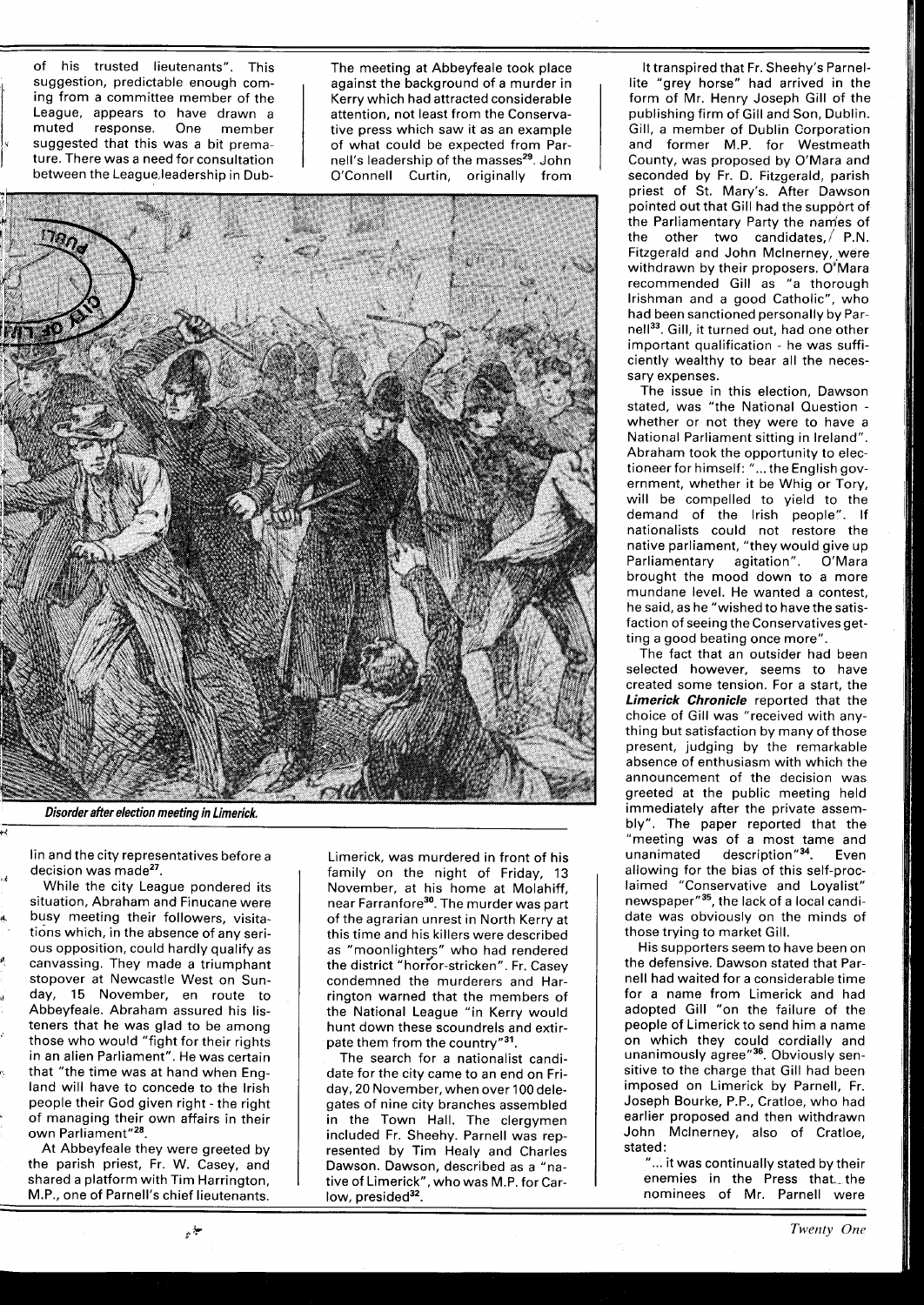forced on the Convention. He held that the Convention in that room had given a flat denial to that statement and a greater calumny could not be stated in the Press than that the nomination of Mr. Gill wasatthe dictation of Mr. Parnell"<sup>37</sup>.

Certainly, the **Limerick Chronicle** was prepared to risk the charge of calumny. Having described the nationalist conventions as "moonshine meetings", now, on the same page as the report of Fr. Bourke's speech the **'Chronicle'**  warned its public that "an edict from Mr. Parnell set them all (the local candidates) aside and placed above their heads a certain Mr. Gill, of Dublin". The editorial continued:

We wonder if any sensible Nationalist - one whose intelligence has not altogether forsaken him has not arrived at the conclusion that the so-called Conventions of Mr. Parnell are not the most self-evident imposition that has ever been inflicted upon an over-credulous people"38.

Gill's election agent, the solicitor John Dundon, found possible virtue in an outsider for the seat: " ... it does not always follow that the man who is local is the best judge of the local interests in the district or of the city". He considered that an outsider with the right qualities could soon make himself acquainted with local inerests.

Gill himself was still harping on this same theme a few days later when he addressed a meeting at the O'Connell Monument in the Crescent. "He had the disadvantage of not being a local man, but, perhaps, this was not so great a disadvantage as many thought. If a man were a true Irishman he would be given a hearty welcome all over the country"<sup>39</sup>.

It is notable, since a history of illhealth is not generally considered an asset when running for public office, that his supporters were at pains to point out that Gill had wrecked his health in the Irish cause while sitting for Westmeath County from **1880** to **1883.**  He had in fact resigned to recuperate<sup>40</sup>.

The **'Chronicle'ended** up by asking somewhat testily: "Will the Mayor and his friends explain how it is that no Limerick man is thought worthy of representing the city in Parliament? ... Conservative and Loyalist as we are, if we are to be represented by a Nationalist, we prefer a local one"<sup>41</sup>

Spaight, who "found it impossible to do a personal canvass" made his bid for support in a Public Notice which appeared in both the **'Chronicle'** and the **Munster News.** "At the urgent solicitation of many friends, including Conservatives and Liberals, Catholics and Protestants, I have consented once more to address you and seek your suffrages". His assurance, to what must have been either extremely optimistic or very politically unsophisticated sup-

porters, went on to state that "recent startling changes in the political atmosphere have almost obliterated the old party landmarks, and, now, in the presence of common danger, Conservative and Liberal, Catholic and Protestant, can stand side by side as defenders of the Crown and Constitution". Describing himself as a tenant farmer and "a large employer of labour", he continued that while he would do his best to examine the causes of the "general depression", he would "countenance no attempt to impose duty on the food of our toiling millions"<sup>42</sup>.

Those who considered themselves the defenders of the interests of Spaight's "toiling millions" appear to have changed their stance since O'Mara had declared that he wished for a contest in order to give the Conservatives "a good beating". O'Mara now accused the Conservative candidate of "involving the city in turmoil and tumult over an election, out of which he cannot hope to issue even in a less disgraceful mannerthan those in which he was formerly engaged". Dundon and Fr. D. Shanahan also attacked Spaight for his address<sup>43</sup>.

people, despite the efforts of the Boherbuoy band to attract a crowd, and much enthusiasm did not seem to prevail"45.

Gill was reported as saying, "I believe that we shall within the next two years obtain the just rights of Ireland"<sup>46</sup>. This seems to have been his last address to the electors because on the next two nights he did not appear, having suffered a sprained foot in his hotel, which kept him away also from the count on the following Saturday.

The **Munster News** used these last rallies before the city po'lls opened on Friday, 27 November, to make its contribution to the theme of nationalist anger at the Conservative fight for the seat:

"The intolerant minority will do nothing to conciliate the people they will neither support their claims to equal privilege with themselves, or ... to any at all, striving rather to keep them in the slavish dependence in which they have been so long held"47.

After pointing out that the extended franchise had created "overwhelming odds" for the Conservatives, the paper attributed the contest in Limerick city to



The final nationalist rallies were held at the O'Connell Monument where, the Mayor presiding on the three nights, from Monday, 23 November to Wednesday, the crowds were entertained by two brass bands. At least the **Munster News** was entertained", but the **Limerick Chronicle**  painted a darker picture: "The Mayor presided over a small number of

**Election meeting at Limerick.** 

"the merest wanton bravado" which would require the people of Limerick "to hurl back in the teeth of those who flung them, the insults which are offered the Nationalist party by the Tory minority, through the address to which their representative's name is signed"<sup>48</sup>.

These last minute fulminations of the Nationalists against the Conservatives